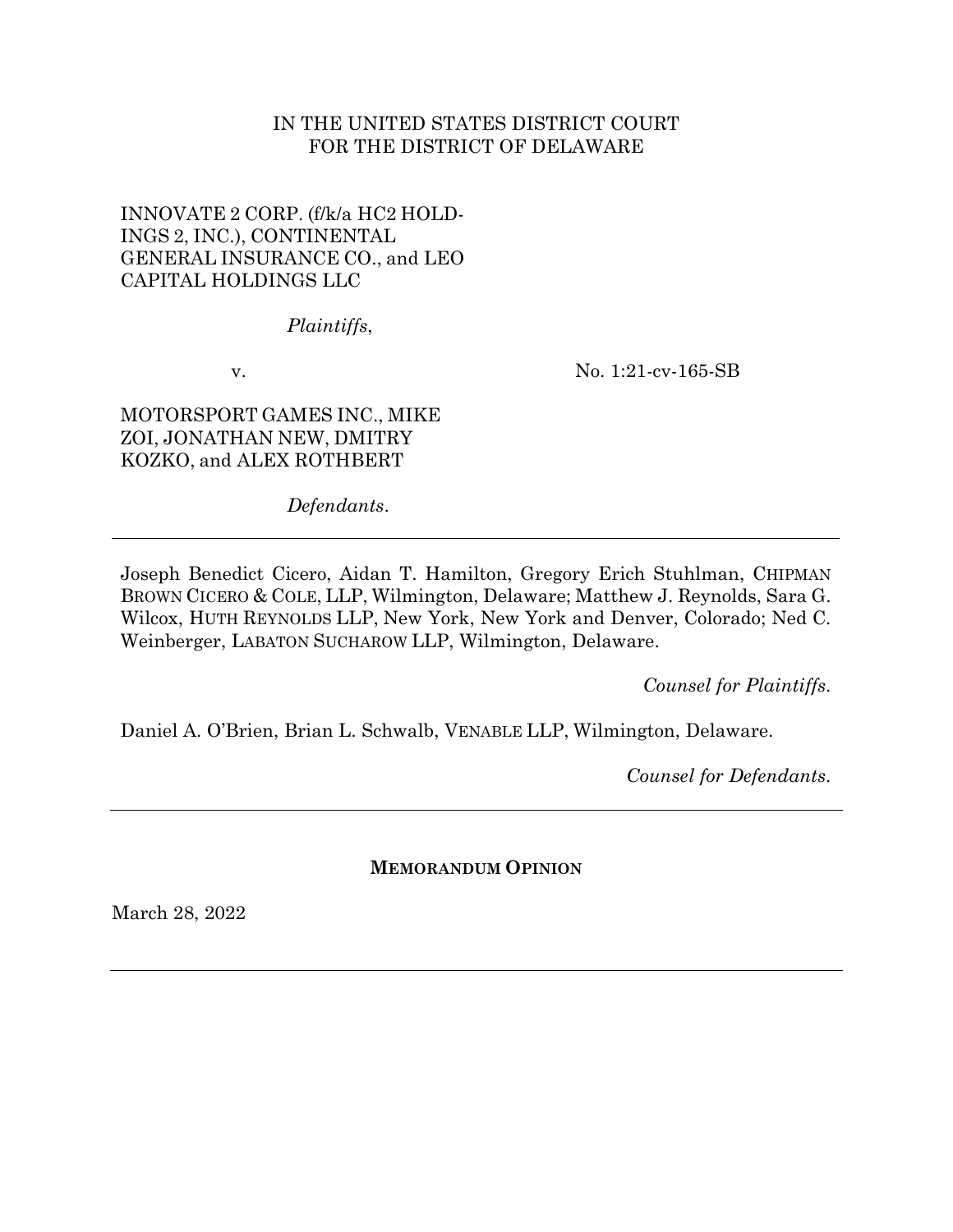BIBAS, *Circuit Judge*, sitting by designation.

A shareholder with a controlling stake in a company has great power. With great power comes great responsibility. Because the controlling shareholder has access to company information that minority shareholders do not, it must keep them in the loop. And it may not exploit its insider position to buy out the minority shareholders at a discount.

Yet here, minority shareholders in 704Games say the controlling shareholder, Motorsport, did just that. It led them to believe the company was in dire straits, then failed to correct that impression when new information suggested otherwise. If true, that counts as securities fraud. So I will not dismiss their claim.

The shareholders tack on other securities claims against Motorsport and its executives too, plus breach of fiduciary duty and unjust enrichment. Those allegations arise from the same facts and are also plausible, so I will not dismiss them either.

#### **I. BACKGROUND**

704Games is a videogame developer, best known for making the NASCAR Heat series of racing games. D.I. 14 ¶6. But this case is about boardroom competition, not virtual car races.

In mid-2020, 704Games' controlling shareholder, Motorsport Games Inc., offered to buy out minority shareholders HC2 Holdings 2, Inc., Continental General Insurance Company, and Leo Capital Holdings. *Id.* ¶¶17–18. Its bid succeeded. In August, HC2 and Continental signed a Stock Purchase Agreement with Motorsport, selling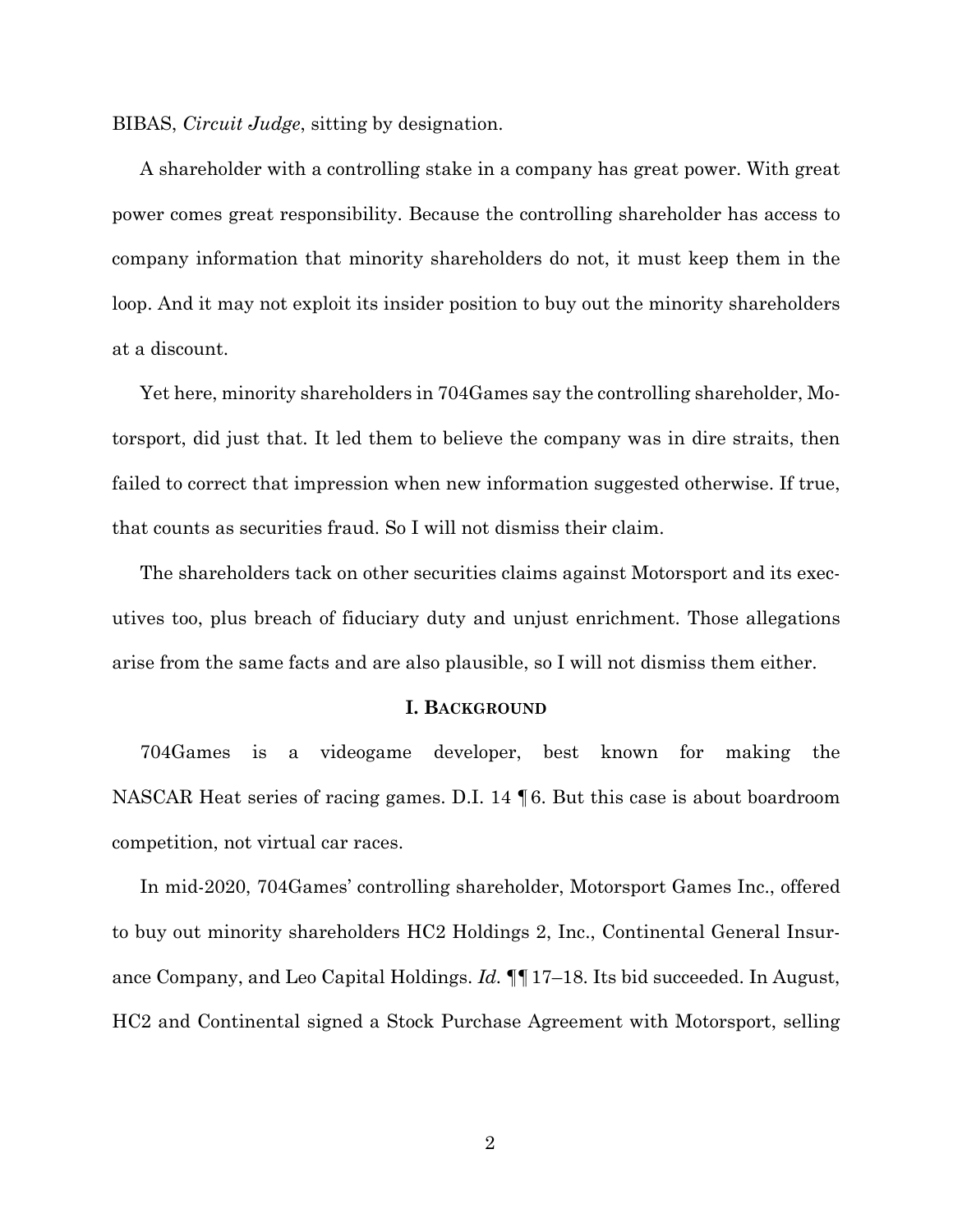their stakes in 704Games for \$11.29 per share. *Id.* ¶20. Leo followed suit in October, signing a nearly identical agreement. *Id.* ¶21.

But the minority shareholders soon came to regret that sale. In January 2021, Motorsport, which now wholly owned 704Games, went public. *Id.* ¶22. Its initial public offering was a roaring success. During the first day's trading, shares in Motorsport hit \$38. *Id.* ¶26.

That success, the shareholders allege, reflected the true value of 704Games. They point out that Motorsport was essentially a holding company for 704Games. *Id.* ¶¶10, 13, 59. Indeed, the NASCAR Heat series, 704Games's key product, "accounted for … 99% of [Motorsport's] total net revenue" the year before the company went public. *Id.* ¶22. Plus, Motorsport's IPO documents advertised that the "franchise [would] continue to account for the majority of [Motorsport's] revenue." *Id.*

Because 704Games drove the value of Motorsport's IPO, the shareholders say, they should have been able to share in that success. But Motorsport denied them that chance. They claim that it leveraged its position as 704Games's controlling shareholder to dupe them into selling their shares at a knockdown price. *Id.* ¶¶3, 15. To support that theory, they point to what Motorsport told them and what it hid from them.

The shareholders say that Motorsport spent a year presenting a gloomy forecast for 704Games. In board meetings and budgets, it "portray[ed] [704Games] as a money-losing entity that was likely to require additional capital infusions from its investors with little hope of near-term profitability." *Id.* ¶¶75, 80.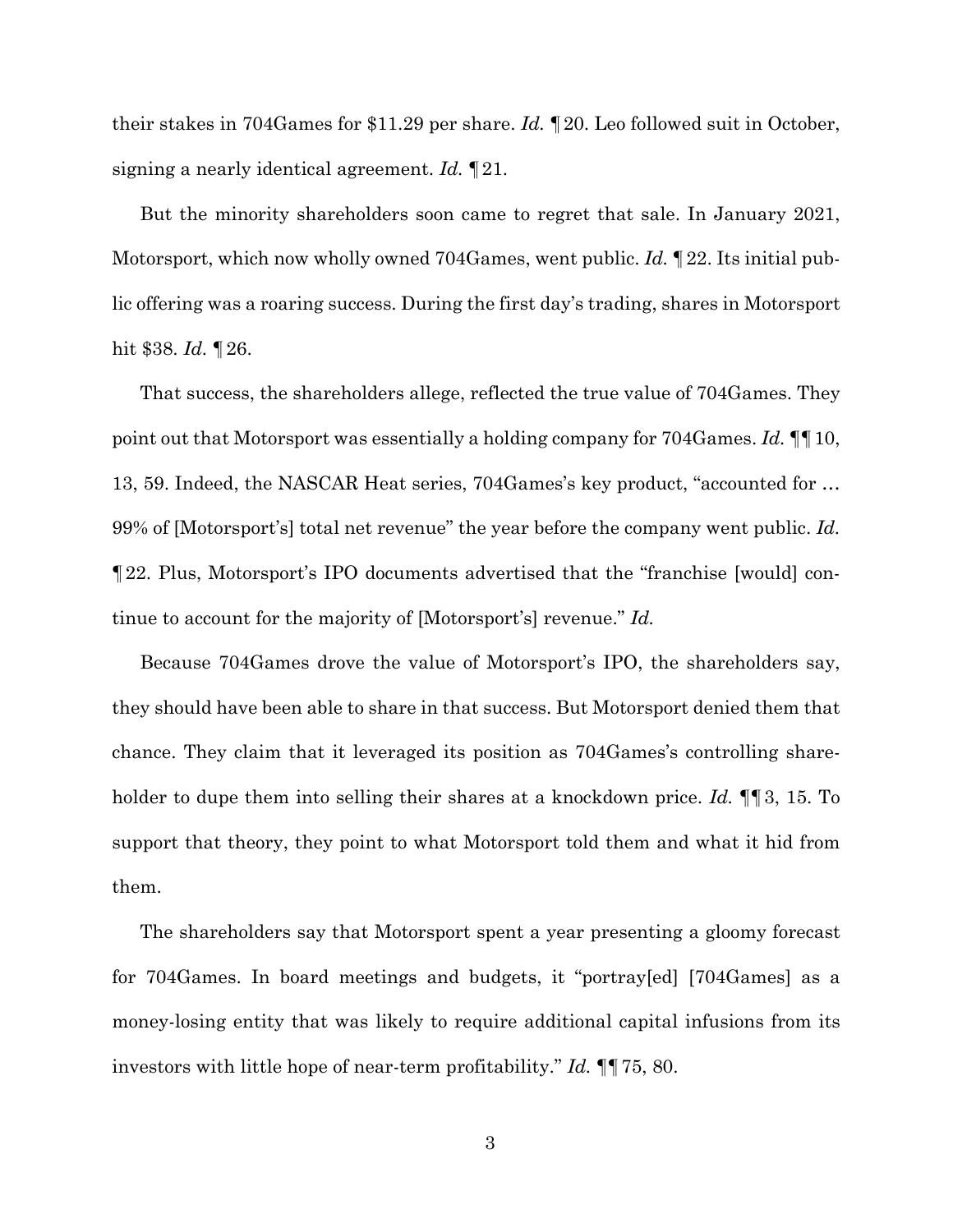Plus, in June 2020, Motorsport's CEO told the shareholders that there was "bad … sentiment" about 704Games's forthcoming game, NASCAR Heat 5. *Id.* ¶103. He went on to say that "pre-sales [of the game] [were] struggling" and claimed that 704Games would "run out of money … even if [it] hit [its] current projections." *Id.* (emphasis omitted). Confirming that impression, Motorsport projected a cash shortfall of almost \$1.2 million. *Id.* ¶108. As a result, Motorsport said that to stay afloat, 704Games would likely need additional investment soon. *Id.* ¶125.

Yet this grim forecast was not borne out. In July 2020, NASCAR Heat 5 was released with strong sales: in fact, demand for that game "significantly exceeded sales of [740Games's] prior NASCAR Heat games." *Id.* ¶132. But even though the strong sales boosted the company's finances, Motorsport did not "share th[at] good news with [the minority shareholders]." *Id.*

The shareholders also claim that Motorsport hid the truth about its IPO from them. Though Motorsport told them it planned to go public in the future, it failed to disclose that its IPO was "already in process and that the valuation of Motorsport would be based almost entirely on the value of [704Games]." *Id.* ¶154.

Last, the shareholders say that Motorsport usurped corporate opportunities that rightfully belonged to 704Games. Motorsport entered into a promotion agreement with a celebrity driver: two-time Formula One World Champion Fernando Alonso. *Id.*  ¶133. And it began negotiations to get exclusive permission to make games based on other high-profile races like the FIA World Endurance Championship and the 24 Hours of Le Mans. *Id.* ¶140.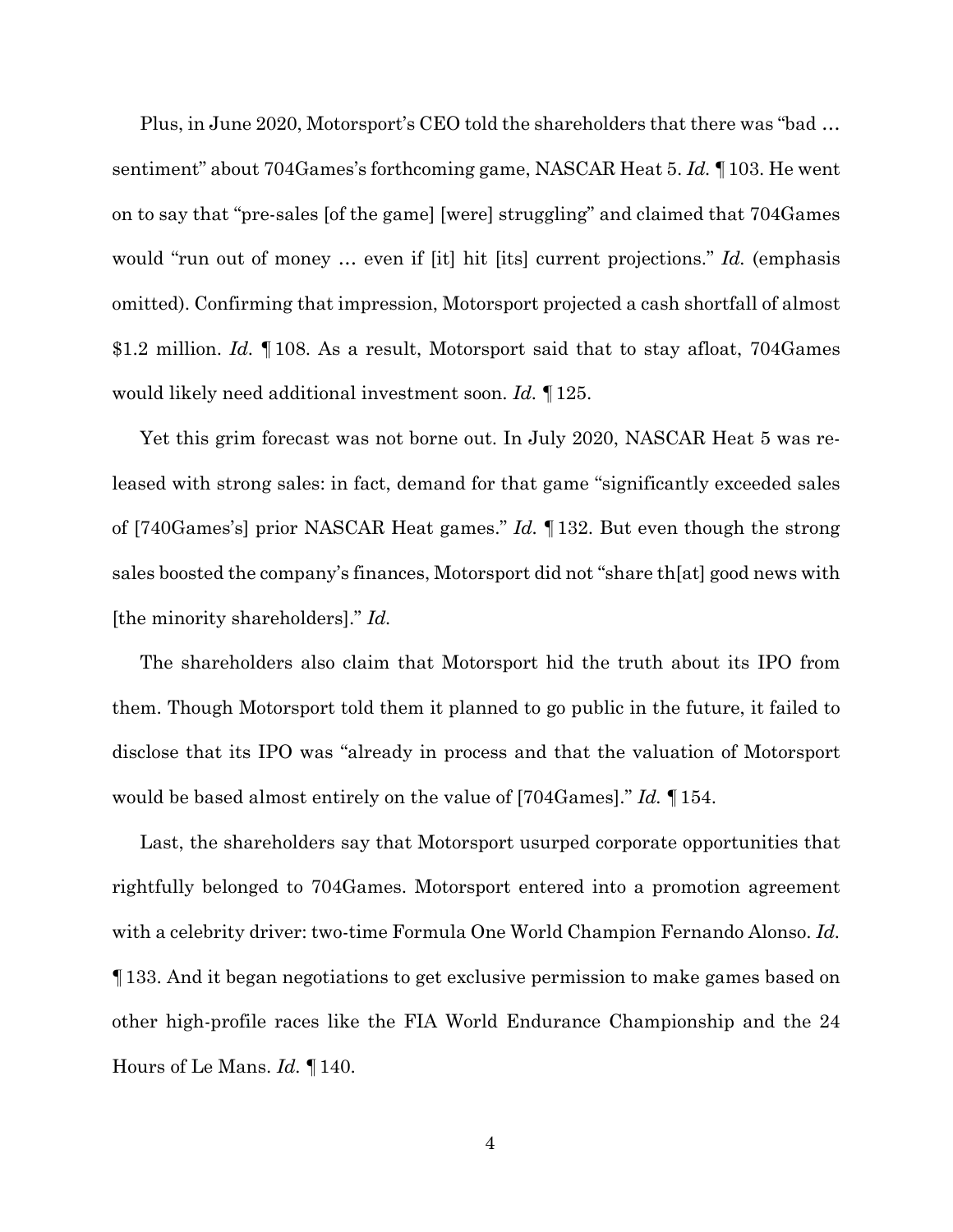Outraged by Motorsport's maneuvers, the minority shareholders sued Motorsport and four of its executives: Mike Zoi, Jonathan New, Dmitry Kozko, and Alex Rothbert. They sue under the Securities Exchange Act of 1934, and also claim for breach of contract, breach of fiduciary duty, fraud, and unjust enrichment.

Now the defendants move to dismiss. D.I. 17. To survive, the shareholders' complaint must contain enough facts to "state a claim to relief that is plausible on its face." *Ashcroft v. Iqbal*, 556 U.S. 662, 678 (2009) (quoting *Bell Atl. Corp. v. Twombly*, 550 U.S. 544, 570 (2007)).

### **II. THE SHAREHOLDERS' §10(b) SECURITIES CLAIMS MAY PROCEED**

To state a claim for securities fraud under §10(b) of the Securities Exchange Act of 1934, the shareholders must plead that:

- Motorsport made a "material misrepresentation or omission";
- intentionally or recklessly;
- in connection with the sale of 704Games stock;
- and that in reliance, the shareholders suffered economic loss.

*Stoneridge Inv. Partners, LLC v. Sci.-Atlanta*, 552 U.S. 148, 157 (2008); 15 U.S.C. §78j; 17 C.F.R. §240.10b-5. Plus, securities-fraud claims have a heightened pleading standard. So the shareholders must "specify each allegedly misleading statement [and explain] why the statement was misleading." *Institutional Invs. Grp. v. Avaya, Inc.*, 564 F.3d 242, 251 (3d Cir. 2009); 15 U.S.C. §78u-4(b)(1). And they must give facts raising "a strong inference that [Motorsport] acted with the required state of mind." *Id.* §78u-4(b)(2)(A).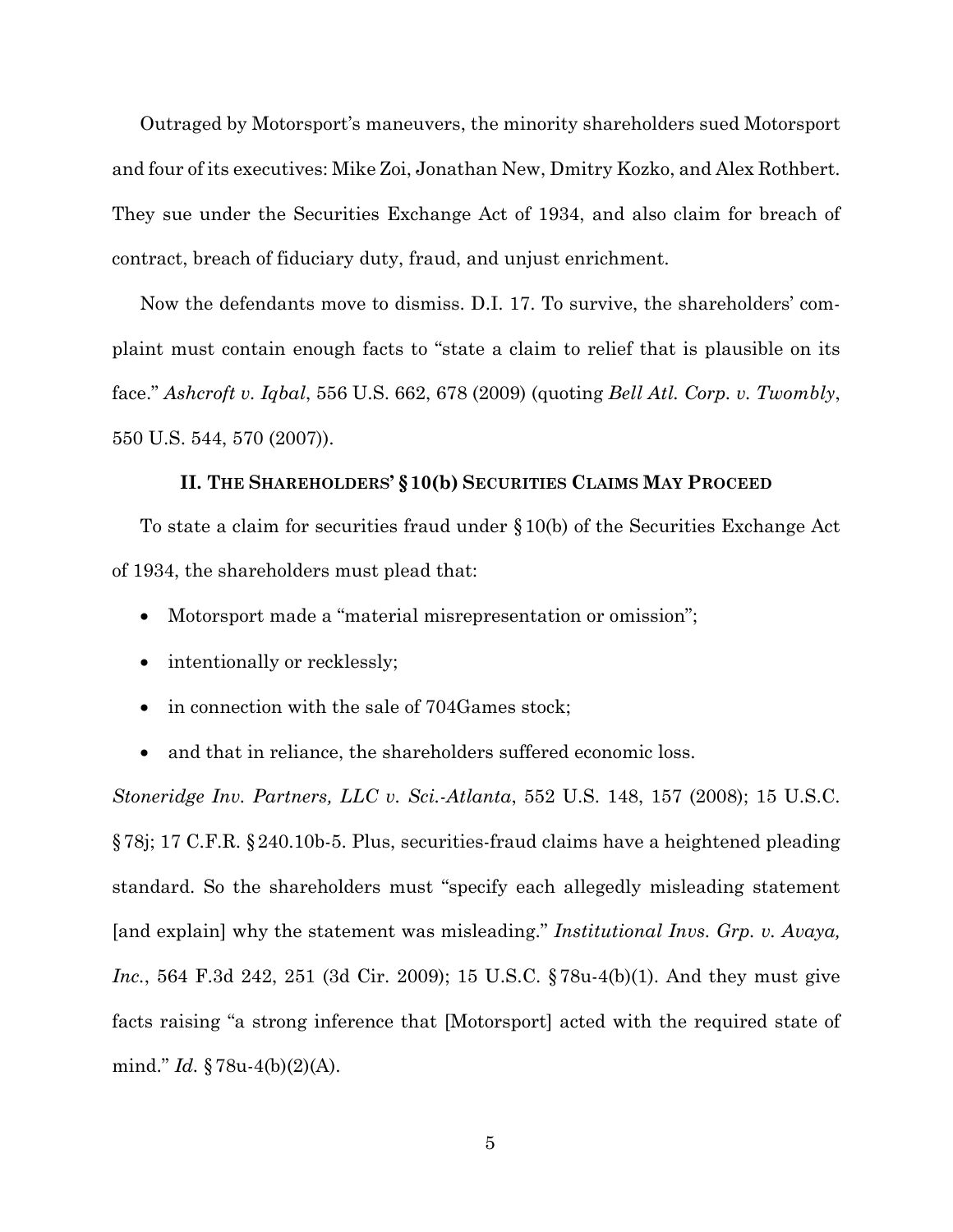Motorsport does not contest that the alleged misrepresentations concerned the sale of 704Games stock. Instead, it asserts that the shareholders failed to check the other three boxes. But those arguments fail. The shareholders state a claim.

### **A. Material misrepresentations or omissions**

Unpacking the shareholders' securities-fraud claim shows that it rests on two different alleged deceptions:

- Motorsport's failure to tell the shareholders that it had immediate plans to go public after its acquisition of 704Games. D.I. 14 ¶¶74−147
- Motorsport's presenting a gloomy forecast about 704Games future and then failing to tell shareholders that NASCAR Heat 5 was a success. *Id.*

Take each theory in turn. The first alleged deception is undercut by facts in the shareholders' complaint. They cannot complain that Motorsport failed to disclose its plans to go public because it *did* tell them. When they sold their stock, the shareholders signed an agreement acknowledging that they "ha[d] sufficient knowledge … about [Motorsport's] … current efforts to consummate a liquidity event or an initial public offering … as soon as practicable." *Id.* ¶¶182, 196. But now, they sing a different tune: they say the IPO disclosures were not specific enough because Motorsport did not expressly say that it was *already* planning to go public. D.I. 20, at 9−10. This new argument is plainly inconsistent with (and undercut by) the earlier acknowledgment. D.I. 14 ¶¶182, 196.

Yet all is not lost; the shareholders' second theory is viable. True, many of Motorsport's statements were predictions about 704Games' future performance. And such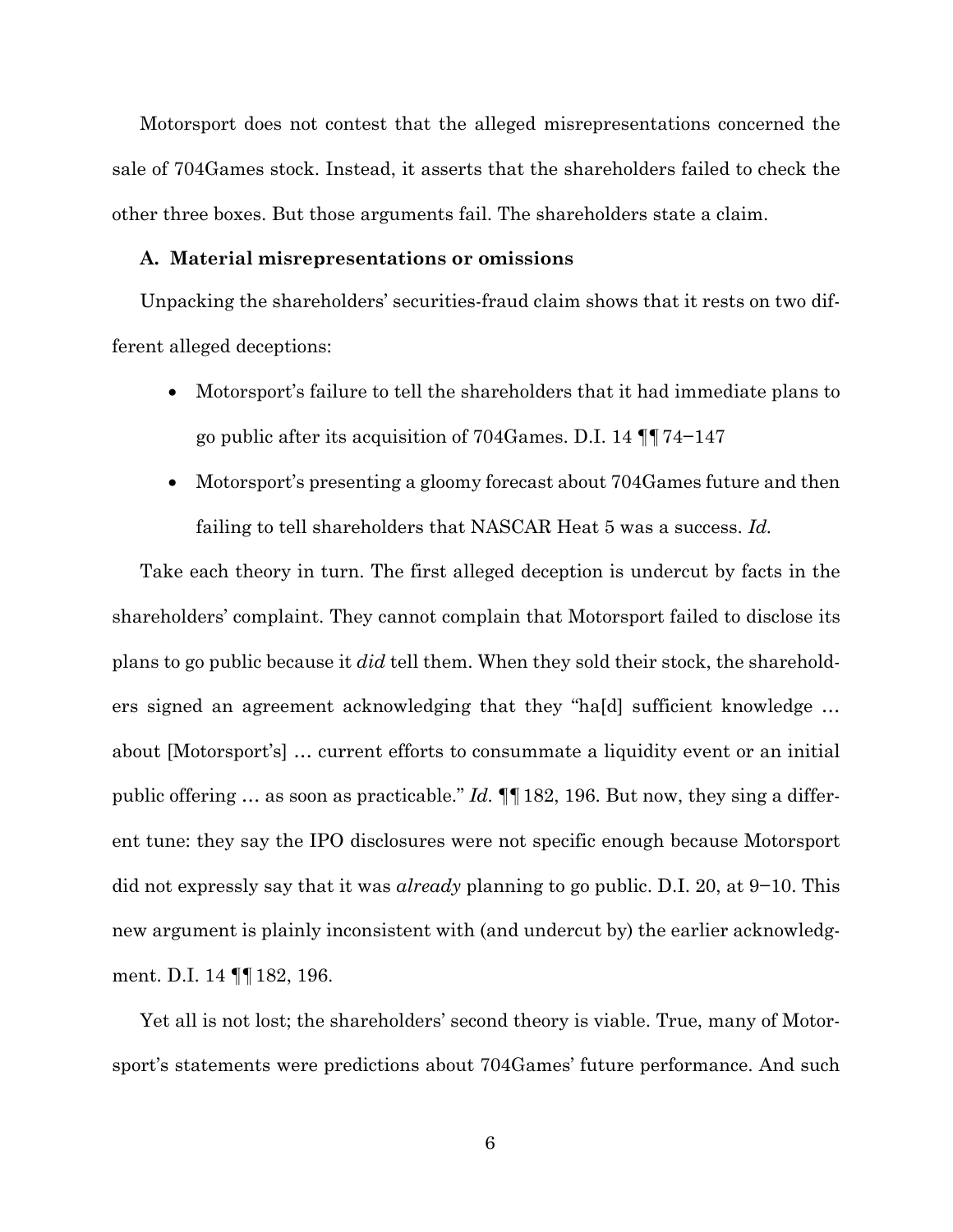forward-looking statements are actionable only if Motorsport knew that they were false when it made them. 15 U.S.C.  $\S 78u-5(c)(1)(B)(ii)$ , (i)(1)(A). But where later developments make such predictive statements "misleading if left unrevised," a majority shareholder has a "duty … to correct [them]." *In re Phillips Petroleum Sec. Litig*., 881 F.2d 1236, 1245 (3d Cir. 1989); *see also Steiner v. MedQuist Inc*., 2006 WL 2827740, at \*15 (D.N.J. Sept. 29, 2006) ("[C]orporate officers … are required to make … additional disclosures … necessary to avoid rendering [prior] statements … misleading.").

That is what happened here. The shareholders allege that after Motorsport made grim predictions about the company's future, it learned that NASCAR Heat 5, the company's major new product, had "exceeded sales of the company's prior NASCAR Heat games." D.I. 14 ¶132. That placed 704Games in a "much better financial position than … [Motorsport] had indicated." *Id.* Indeed, Motorsport later attributed its strong 2020 performance to "the release of [the game]." *Id.* ¶128. Yet it never told the minority shareholders. If true, that counts as a material omission.

#### **B. Intentionally or recklessly**

To check this box, the shareholders must allege facts that make it as likely as not that Motorsport acted intentionally or recklessly. *Tellabs, Inc. v. Makor Issues & Rights, Ltd*., 551 U.S. 308, 328 (2007). Though they do not need "smoking-gun" evidence, the inference must be "cogent and compelling." *Id.* at 324.Here, Motorsport's motive to defraud the shareholders into selling their shares below market value is compelling evidence of the required mental state. *Rahman v. Kid Brands, Inc*., 736 F.3d 237, 245 (3d Cir. 2013) ("[P]lead[ing] motive … can be persuasive.").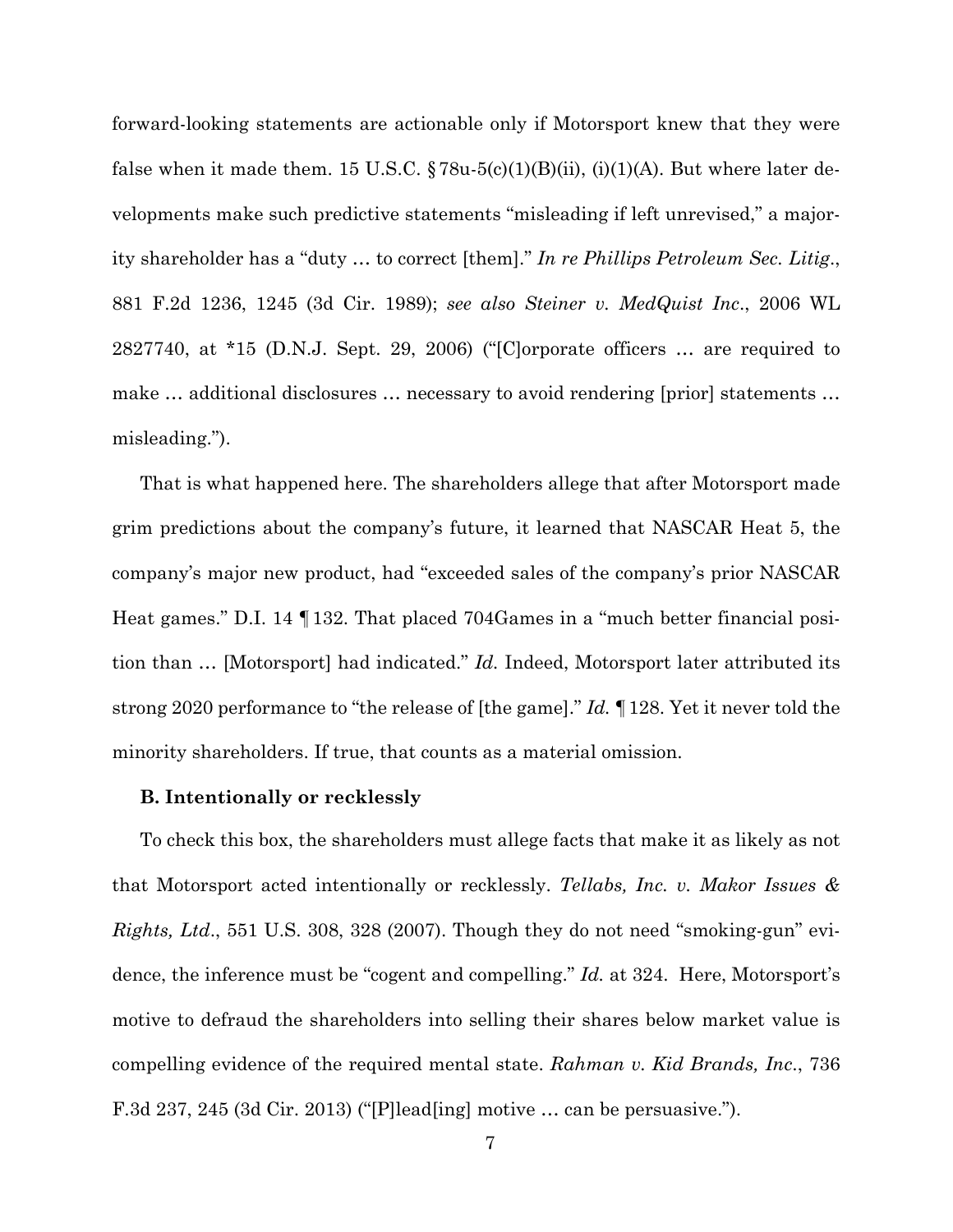As the shareholders note, "[t]he launch of Heat 5 was by far the most important operational event for 704Games." D.I. 20, at 18. So Motorsports' key executives would have known about its strong sales. *See, e.g.*, *De Vito v. Liquid Holdings Grp., Inc.*, 2018 WL 6891832, at \*36 (D.N.J. Dec. 31, 2018) (finding issues that "str[ike] at the heart of [a company's] core business and operations" probative of knowledge). And the executives' knowledge may be attributed to Motorsport. *See, e.g.*, *SEC v. Graulich*, 2013 WL 3146862, at \*6 (D.N.J. June 19, 2013) (allowing senior executives' knowledge to be attributed to company).

The executives also had a motive to mislead the shareholders about Heat 5's success. They could buy 704Games at a discount, have more cash on hand at the IPO, and thus look more attractive to investors. *In re Shanda Games Ltd. Sec. Litig*., 2019 WL 11027710, at \*7 (S.D.N.Y. Sept. 30, 2019) (finding "motive and opportunity to secure a low transaction price" enough to show intent or recklessness). Plus, they stood to benefit personally: the more successful the IPO, the bigger the payday. *See* D.I. 14 ¶¶84−85 (noting that one executive's compensation was linked to the success of the IPO); *Rahman*, 736 F.3d at 245–46 (recognizing "concrete … benefit to the individual defendants" as motive evidence (quoting *Avaya*, 564 F.3d at 278)). Thus, the shareholders adequately plead that Motorsport and its executives intentionally or recklessly misled them.

## **C. Reliance and loss**

*1. Reliance*. When a securities-fraud plaintiff is misled by an omission, "reliance will be presumed from the materiality of the information not disclosed." *Johnston v. HBO Film Mgmt., Inc*., 265 F.3d 178, 192 (3d Cir. 2001) (citing *Affiliated Ute Citizens*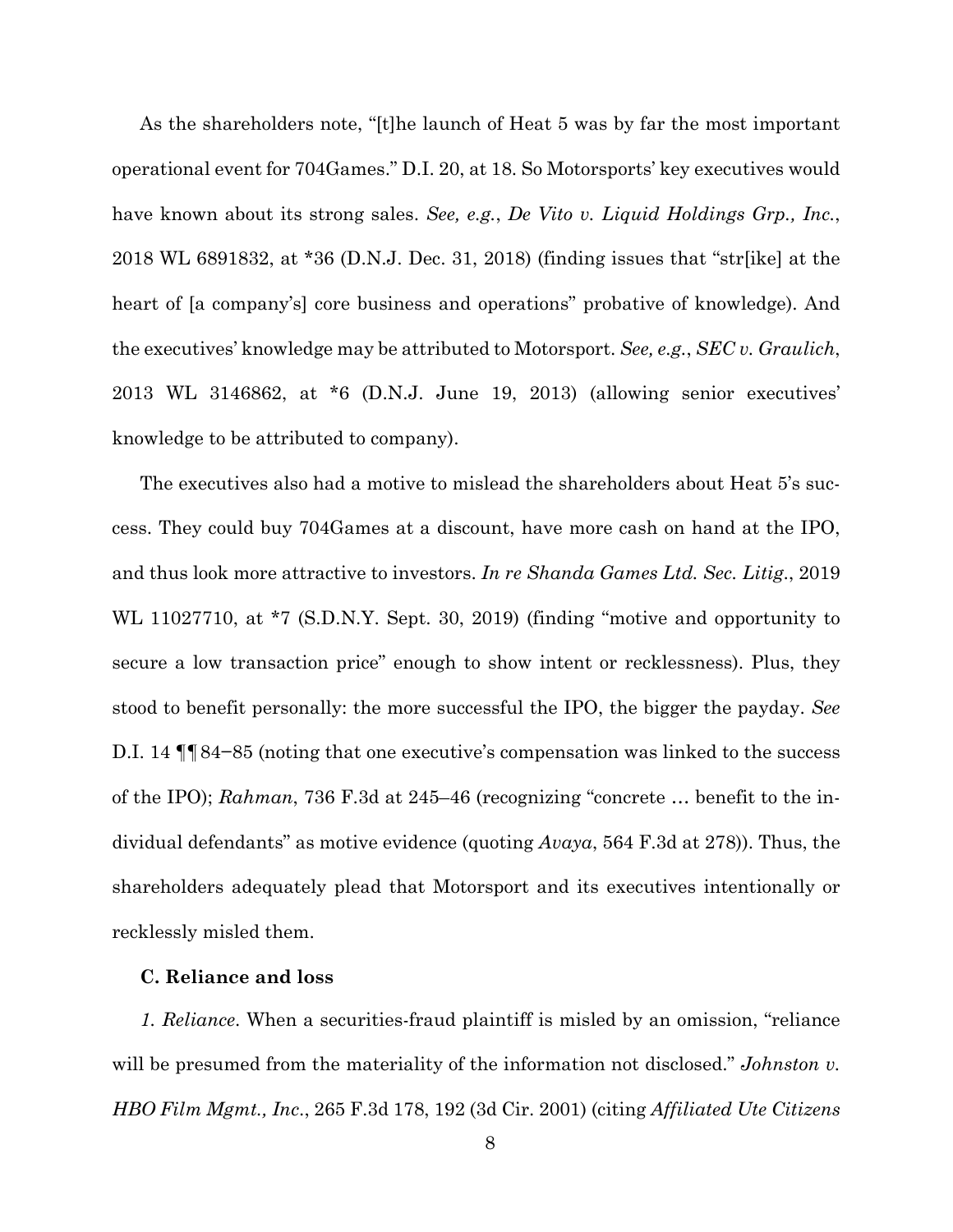*v. United States*, 406 U.S. 128, 153–54 (1972)). Here, the shareholders' claim is based on an omission: they say Motorsport should have, but did not, tell them about Heat 5's success. That was an omission of a material fact, so I will presume reliance here. *Id.* 

*2. Loss*. The shareholders also plead that they suffered a loss. They say the market value of 704Games' stock was higher than the amount they got. D.I. 14 ¶198. To support that, they point to the success of Motorsport's IPO. True, Motorsport may ultimately undermine that causation theory by explaining why Motorsport's valuation does not reflect 704Games's value. But I may not resolve that factual dispute on this motion to dismiss.

## **III. THE SHAREHOLDERS' INSIDER-TRADING AND CONTROL-PERSON CLAIMS MAY PROCEED**

In addition to their securities-fraud claims, the shareholders bring claims under the Securities Act of 1934: an insider-trading claim against Motorsport and controlperson claims against Zoi, Kozko, and New.

The defendants make just one argument for dismissing those claims. They point out that both claims require a predicate violation of the Exchange Act, yet here, they say, the shareholders have not pleaded that violation. D.I. 18, at 19; *see also In re Cendant Corp. Litig*., 60 F. Supp. 2d 354, 378–79 (D.N.J. 1999) (listing requirements for both  $\S 20A$  and  $\S 20(a)$  claims). Not so. As I have explained, the shareholders have plausible securities-fraud claims against the defendants. And that counts as a predicate violation. *Id.* at 378 (noting that §10(b) claims count as predicate violations).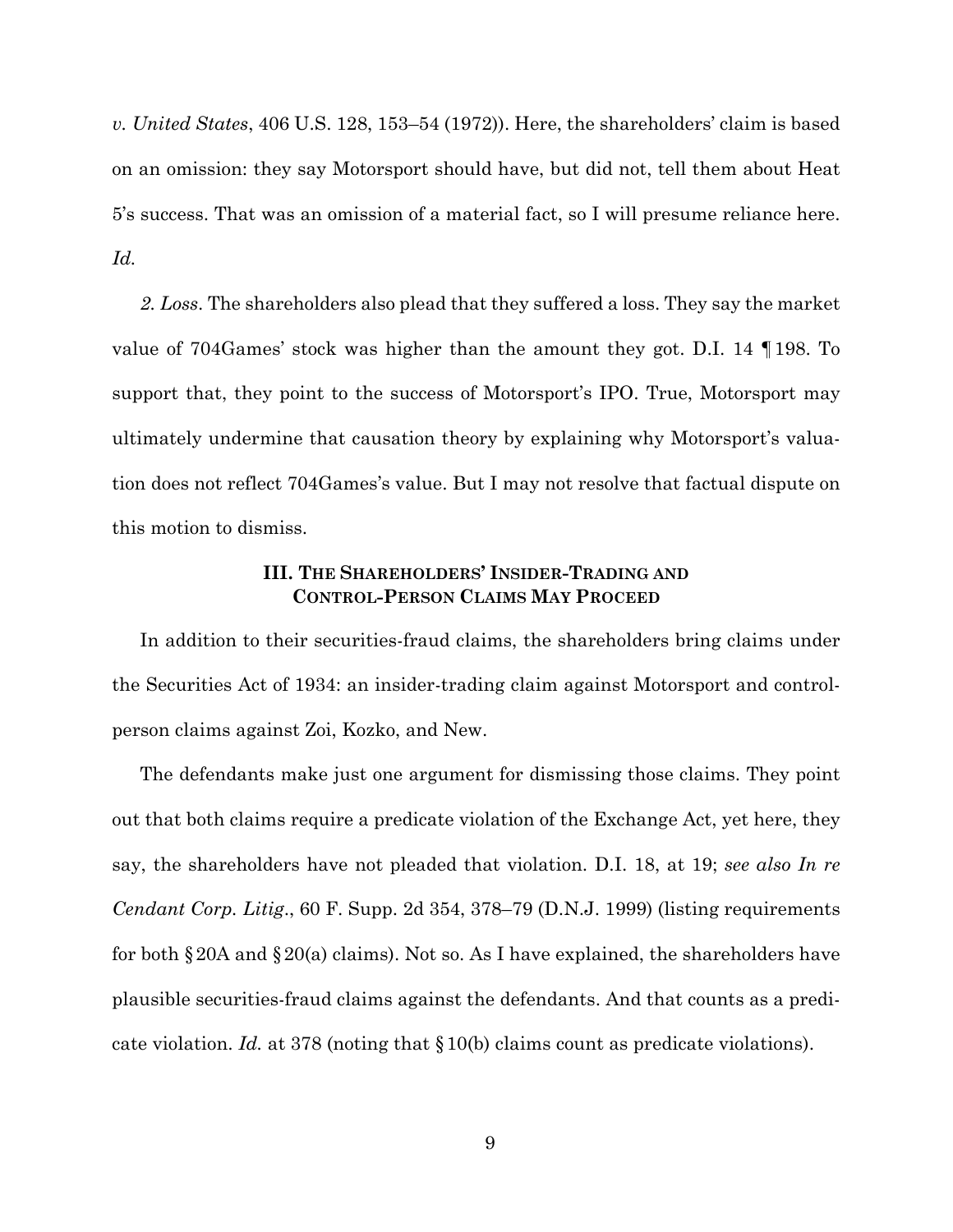Because the defendants do not contest the other elements of the shareholders' insider-trading and control-person claims, those claims may go on.

## **IV. THE SHAREHOLDERS' COMMON-LAW CLAIMS MAY PROCEED**

The shareholders also bring common-law claims against the defendants. They allege that the Motorsport breached its 704Games Stockholders' Agreement by failing to make proper financial disclosures. Plus, they say, all the defendants violated their fiduciary duties to the shareholders. Last, they contend that the defendants were unjustly enriched by their fraudulent scheme.

Parrying those allegations, the defendants argue that the common-law claims are barred by the general release that the shareholders signed when they sold their stock. And even if that release does not bar the shareholders' claims, the defendants say, each claim fails on its merits. Both responses miss the mark.

### **A. The release does not bar the shareholders claims**

Start with the text of the release:

[The shareholders release] any and all claims, debts, obligations, and liabilities, whether known or unknown, contingent or noncontingent, at law or in equity, in each case directly or indirectly arising from or in connection with, or relating to, [704Games], [its] business, the Shares or any agreements or obligations of [704Games] and/or [Motorsport's] ownership [of it].

D.I. 14-1, Ex. 2 §9 (HC2 and Continental release); D.I. 14-1, Ex. 3 §9 (same release in Leo contract).

On its face, that provision is broad enough to bar all the shareholders' commonlaw claims. But here's the rub: the shareholders say the release, which is part of the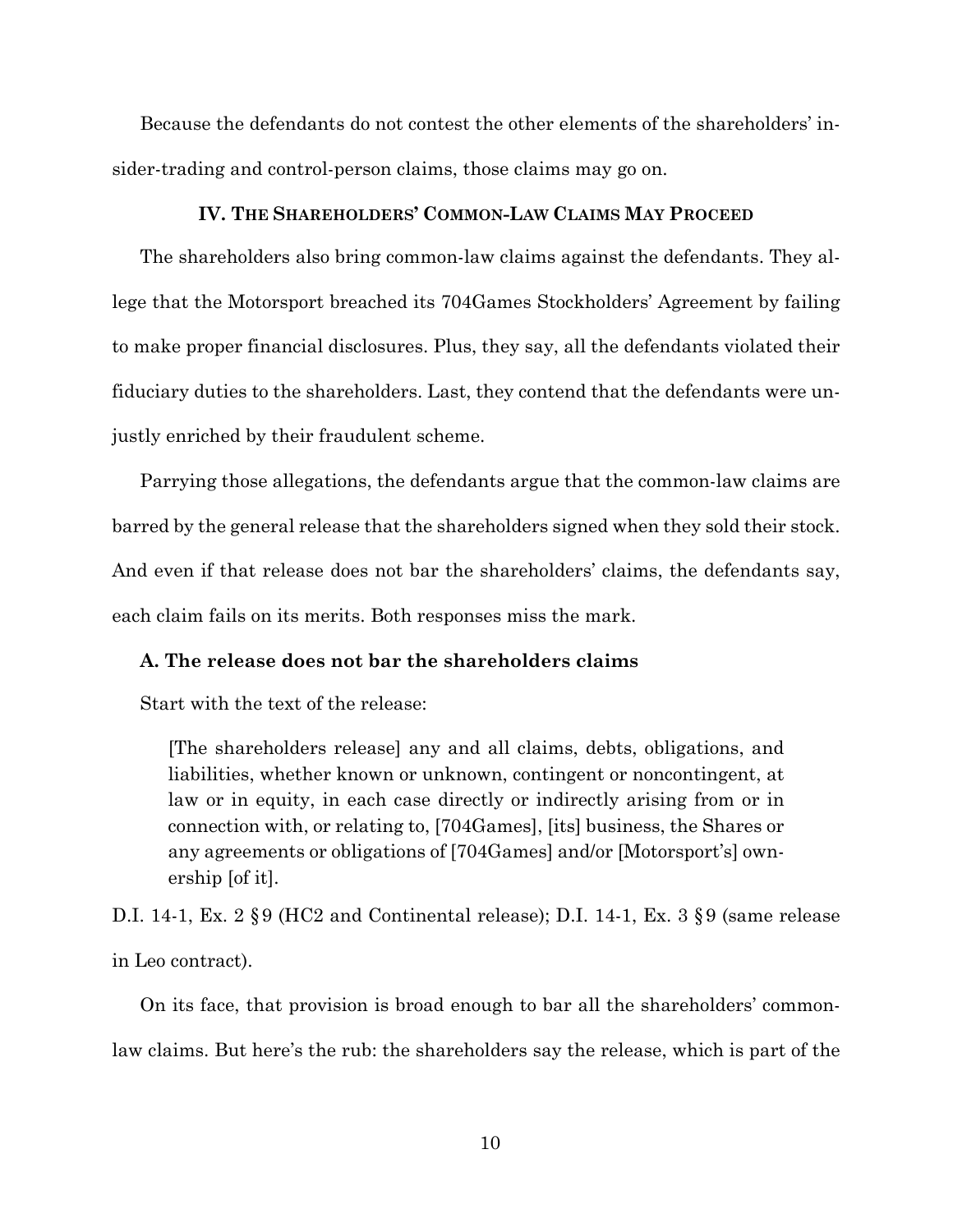contract selling their stock to Motorsport, was fraudulently induced. D.I. 14 ¶¶290−301.

That argument is persuasive. The shareholders say they would not have sold their stock had Motorsport and its executives not misled them. *Id.* ¶301. And when a general release is *itself* fraudulently induced, the "party alleging fraud … may elect rescission," setting aside that release. *E.I. Dupont de Nemours & Co. v. Fla. Evergreen Foliage*, 744 A.2d 457, 465 (Del. 1999).

True, parties may execute general releases that "extinguish claims for … fraud in the inducement." *Seven Invs. LLC v. AD Cap., LLC*, 32 A.3d 391, 399 (Del. Ch. 2011). But they did not do that here.

For one, they did not expressly mention fraudulent inducement in the text of the release. Indeed, the alleged fraudulent inducement is "'different sequentially and conceptually' from the … subject of the [release]." *Id.* at 400 (quoting *Seven Invs.*, 32 A.3d at 462). The contract released claims "relating to [704Games], [its] business" and "[Motorsport's] ownership [of it]." D.I. 14-1, Ex. 2 §9; D.I. 14-1, Ex. 3 §9. Put differently, it relieved Motorsport from liability flowing from its management of the company. Yet the shareholders' fraudulent-inducement claim goes to the sale of stock, not management of the company. Besides, unlike other cases in which courts are willing to read releases to preclude fraudulent-inducement claims, here there is no hint that the shareholders were "on notice of potential fraud." *Seven Inves.*, 32 A.3d at 399.

Because the shareholders plausibly plead that the release was fraudulently induced, I may look past it and consider the merits of their common-law claims.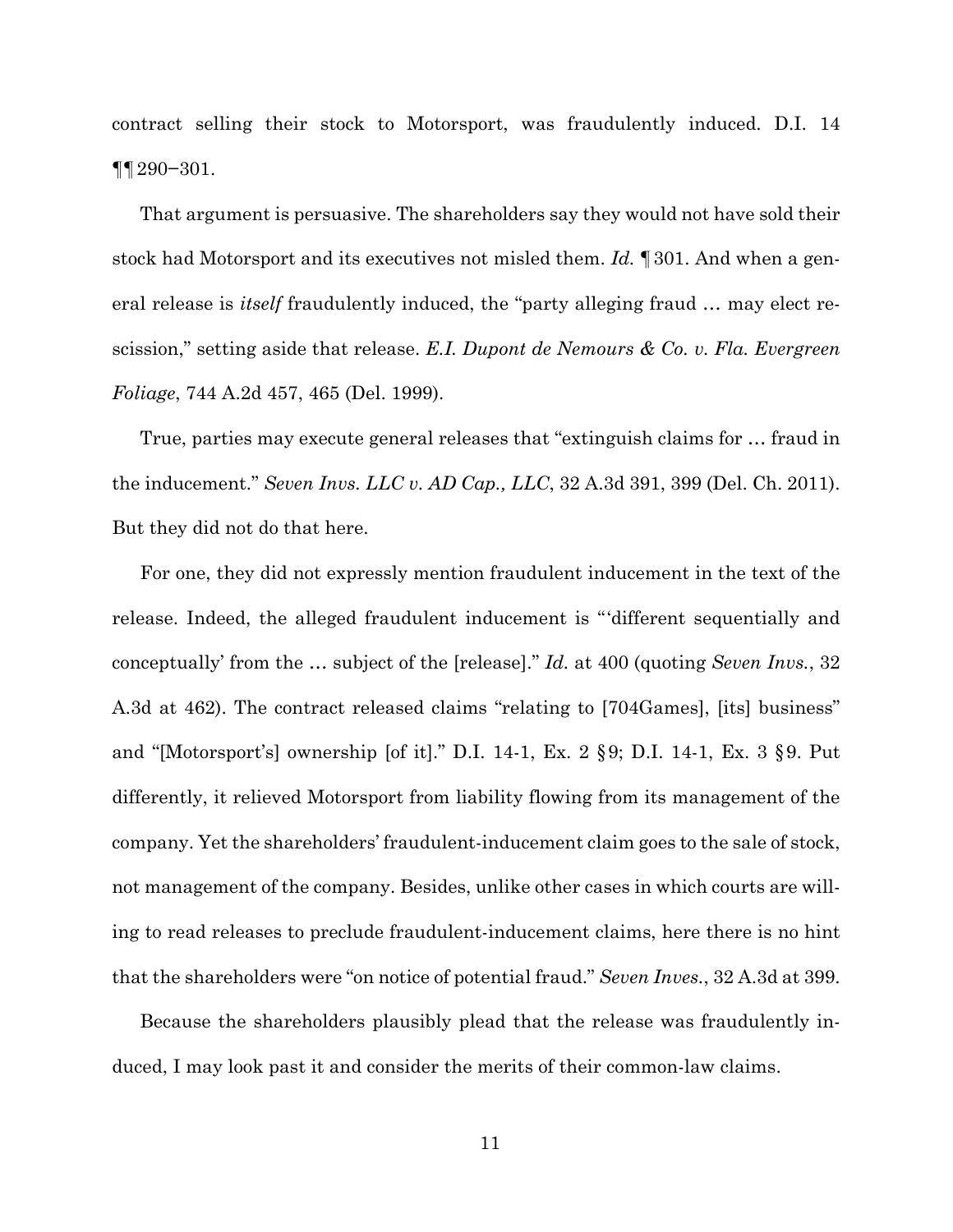### **B. The shareholders' claims survive on the merits**

*1. Breach of contract.* Motorsport does not contest the shareholders' claim that it breached the 704Games Stockholders' Agreement by failing to make proper financial disclosures. Instead, it points out that the Stockholders' Agreement has a forumselection clause directing disputes to federal district court in Florida. D.I. 14, Ex. 1 §13.8.

Pushing back, the shareholders point to a competing forum-selection clause in the parties' Stock Purchase Agreement. That one sends disputes to this Court. *See* D.I. 14-1, Ex. 2 §17; D.I. 14-1, Ex. 3 §17. But the shareholders may not have their cake and eat it too. They cannot say that the Stock Purchase Agreement was fraudulently induced and avoidable, but also claim that agreement validly overrides their earlier forum-selection clause. D.I. 20, at 24 n.13.

Still, I may overlook a forum-selection clause where judicial economy requires it. I may do so if "the strong public interest in upholding the contracting parties' settled expectations is 'overwhelmingly' outweighed by the countervailing interests." *In re Howmedica Ostenoics Corp.,* 867 F.3d 390, 405 (3d Cir. 2017) (quoting *Atl. Marine Const. Co. v. U.S. Dist. Ct. for W. Dist. of Tex.*, 571 U.S. 49, 67 (2013)). This is that rare case.

Here, the parties' settled expectation in enforcing their forum-selection clause is less compelling because they later elected to send related disputes to this Court. D.I. 14-1, Ex. 2 §17; D.I. 14-1, Ex. 3 §17. And the countervailing interests greatly outweigh that diminished expectation. If I were to send the shareholders' contract claim to Florida, that court would have to do duplicative factfinding: the shareholders'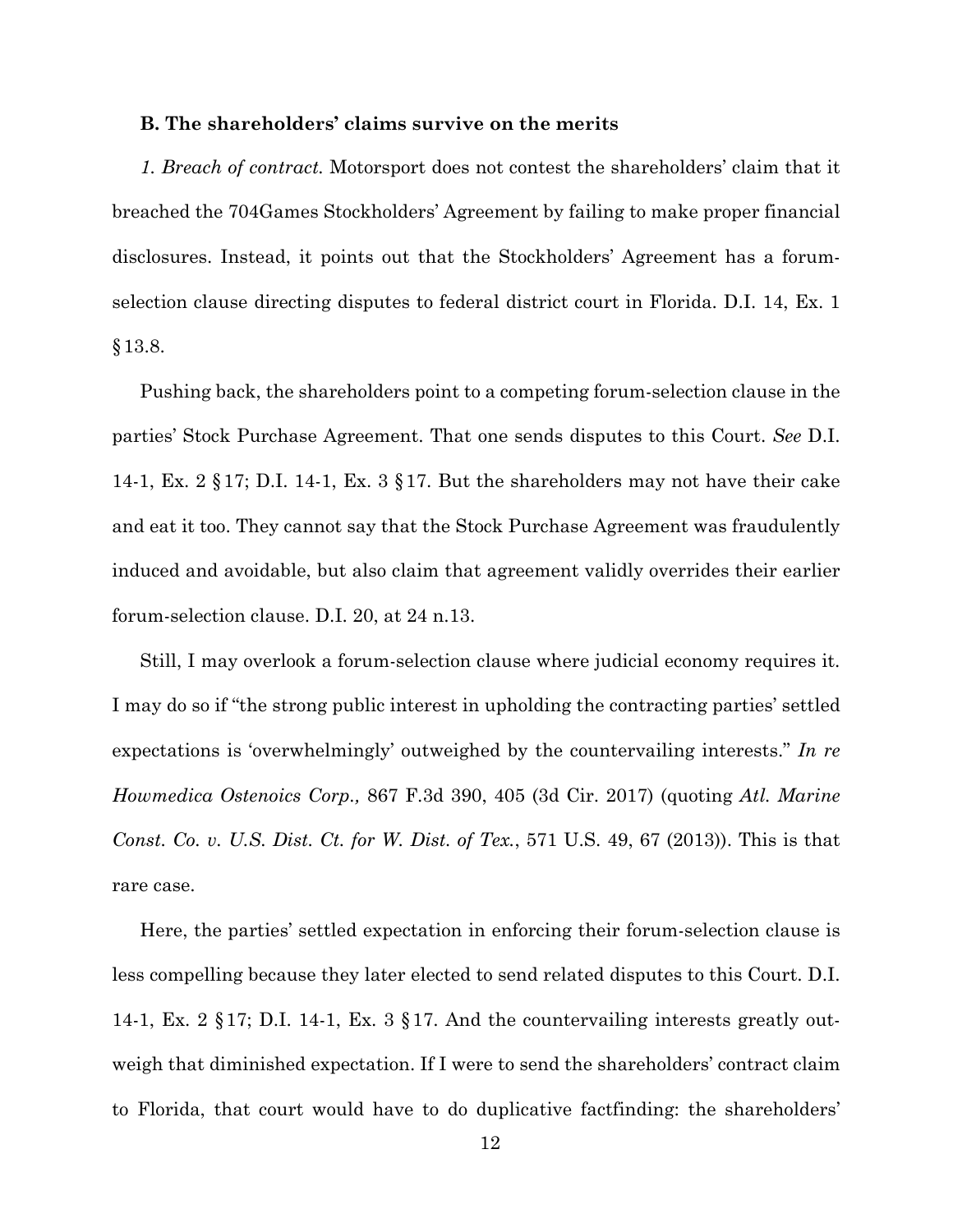breach-of-contract and securities-fraud claims involve the same conduct by the defendants. Plus, that court would have to consider the same fraudulent-inducement argument that I have before me here, raising the possibility of contradictory rulings.

I thus look past the Florida forum-selection clause and let the contract claim proceed here. *See In re Howmedica*, 867 F.3d at 405.

*2. Breach of fiduciary duty*. A controlling shareholder owes fiduciary duties to minority shareholders. *See, e.g.*, *Valente v. Pepsico, Inc.*, 68 F.R.D. 361, 364 (D. Del. 1975). It may not "mislead [a minority] stockholder by use of corporate information to which the latter is not privy." *Weinberger v. UOP, Inc.*, 457 A.2d 701, 711 (Del. 1983). Nor may it steal corporate opportunities that rightfully belong to the company. *Broz v. Cellular Info. Sys., Inc.*, 673 A.2d 148, 154–55 (Del. 1996).

Yet Motorsport allegedly did both. It left the shareholders with the impression that 704Games was in rough shape, then failed to correct that impression once it learned that Heat 5 was a success. D.I. 14 ¶132. And it took 704Games's opportunities by signing an endorsement deal with Fernando Alonso and negotiating to develop a new series of racing games. *Id.* ¶133. If true, those facts suggest that Motorsport breached its fiduciary duty. So this claim survives too.

*3. Unjust enrichment*. To raise a claim that the defendants were unjustly enriched, the shareholders must plead that they "ret[ained] … a benefit to the loss of [the shareholders]," without justification. *Tolliver v. Christina Sch. Dist*., 564 F. Supp. 2d 312, 315 (D. Del. 2008).